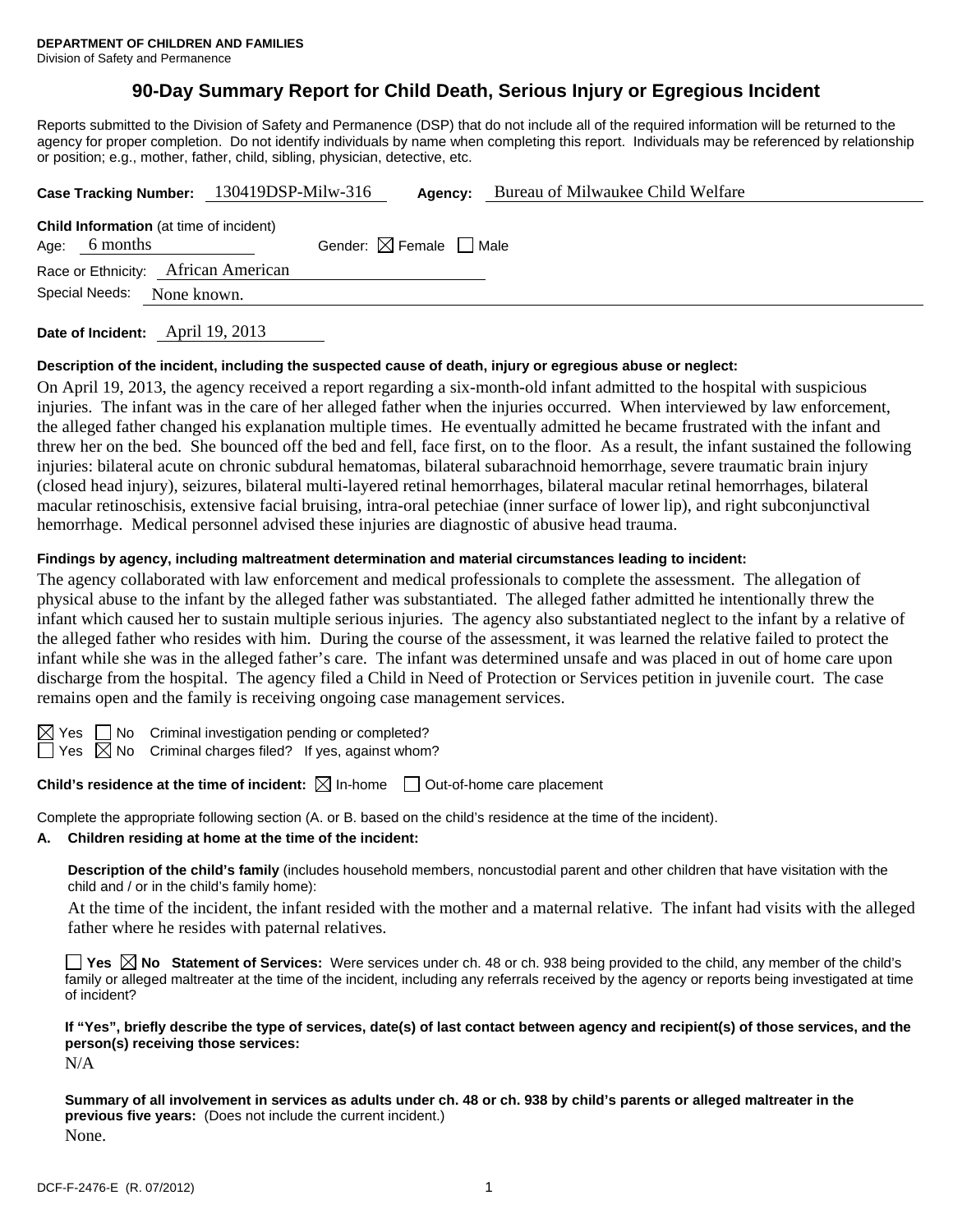**Summary of actions taken by the agency under ch. 48, including any investigation of a report or referrals to services involving the child, any member of the child's family living in this household and the child's parents and alleged maltreater.** (Does not include the current incident.)

(Note: Screened out reports listed in this section may include only the date of the report, screening decision, and if a referral to services occurred at Access. Reports that do not constitute a reasonable suspicion of maltreatment or a reason to believe that the child is threatened with harm are not required to be screened in for an initial assessment, and no further action is required by the agency.)

On 12/16/2008, the agency screened in a CPS Report alleging neglect and physical abuse to the mother when she was a minor. The agency made several unsuccessful attempts to make contact with the family then closed the case with a finding of Unable to Locate Source.

On 3/16/2011, the agency screened in a Services Report. The agency determined no services were needed and closed the case.

On 7/22/2011, the agency screened out a CPS Report.

On 11/20/2012, the agency screened out a CPS Report.

#### **Summary of any investigation involving the child, any member of the child's family and alleged maltreater conducted under ch. 48 or ch. 938 and any services provided to the child and child's family since the date of the incident:**

The agency screened in and assessed the allegation of physical abuse to the infant. The agency substantiated physical abuse to the infant by the alleged father. The alleged father admitted he intentionally threw the infant, which resulted in serious injury to the infant. The agency also substantiated neglect to the infant by a relative of the alleged father who resides with him. During the course of the assessment it was learned the relative failed to protect the infant while in the alleged father's care. Due to concerns about family members' ability to meet the medically fragile baby's special needs, the agency took the baby into temporary physical custody and placed her in a treatment foster home upon hospital discharge. The case remains open and the family is receiving ongoing case management services. On 4/30/2013, the agency received a report regarding the alleged father's home which the agency screened out. On 6/29/2013, the agency received a report regarding the alleged father's home which the agency screened out.

# **B. Children residing in out-of-home (OHC) placement at time of incident:**

# **Description of the OHC placement and basis for decision to place child there:**

N/A.

## **Description of all other persons residing in the OHC placement home:**

N/A.

**Licensing history:** Including type of license, duration of license, summary of any violations by licensee or an employee of licensee that constitutes a substantial failure to protect and promote the welfare of the child. N/A.

# **Summary of any actions taken by agency in response to the incident:** (Check all that apply.)

| $\times$               | Screening of Access report                           | Attempted or successful reunification             |
|------------------------|------------------------------------------------------|---------------------------------------------------|
|                        | Protective plan implemented                          | Referral to services                              |
| $\boxtimes \square$    | Initial assessment conducted                         | Transportation assistance                         |
|                        | Safety plan implemented                              | Collaboration with law enforcement                |
|                        | Temporary physical custody of child                  | Collaboration with medical professionals          |
| K<br>E                 | Petitioned for court order / CHIPS (child in need of | Supervised visitation                             |
|                        | protection or services)                              | Case remains open for services                    |
| $\boxtimes$            | Placement into foster home                           | Case closed by agency                             |
| $\overline{\boxtimes}$ | <b>Placement with relatives</b>                      | Initiated efforts to address or enhance community |
|                        | Ongoing Services case management                     | collaboration on CA/N cases                       |
|                        |                                                      | Other (describe):                                 |
|                        |                                                      |                                                   |

# **FOR DSP COMPLETION ONLY:**

## **Summary of policy or practice changes to address issues identified during the review of the incident:**

 Under the Child Welfare Disclosure Act (Section 48.981 (7)(cr), Stats.), the DSP completes a 90-Day review of the agency's practice in each case reported under the Act. In accordance with the DCF memo Series 2010-13, dated December 7, 2010 pertaining to the Child Welfare Case Review Protocol, the Bureau of Performance Management completed a record review of #130419DSP-Milw-316 and prior reports for the family. The report found: the decision to screen out the case was correct, but notification and referral to law enforcement as required by Wisconsin Child Protective Services standards was not documented,